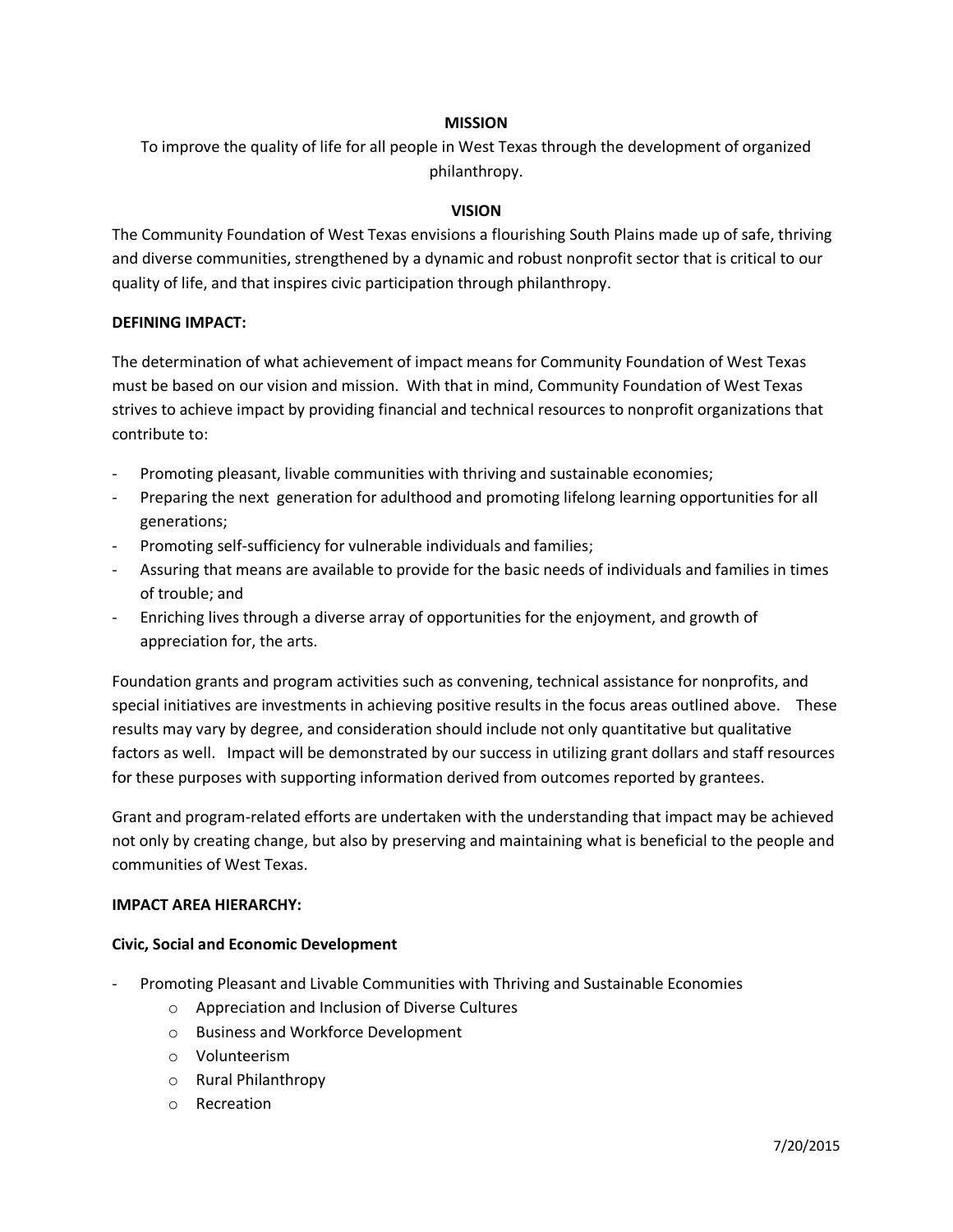- o Civic Involvement
- o Neighborhood Revitalization
- o Tourism
- o Public Safety
	- **Disaster Preparedness/Recovery**
	- **EXEC** Law Enforcement
- o Nurturing a Strong Nonprofit Sector
- o Environment & Preservation
- o Animal Welfare

## **Education & Youth**

- Preparing the next generation for adulthood and promoting lifelong learning opportunities for all generations
	- o Early Childhood Education
	- o K-12 Education
	- o Post-secondary Education
	- o Youth Life Skills and Leadership Development
	- o Literacy
	- o Adult Continuing Education & Self Improvement
	- o Experiential Learning
	- o Successful Parenting
	- o Libraries

### **Basic Needs and Self Sufficiency**

- Moving from Poverty to Prosperity
	- o Employment and Training Opportunities
	- o Financial Literacy
- Assuring that means are available to provide for the basic needs of individuals and families in times of trouble.
	- o Housing and Shelter
	- o Health and Wellness
	- o Food and Clothing
	- o Abuse and Neglect Prevention/Intervention
	- o Counseling and Service Coordination

### **Arts & Culture**

- Enriching lives through a diverse array of opportunities for the enjoyment and growth of appreciation for the arts
	- o Community Events
	- o Performing Arts
	- o Visual Arts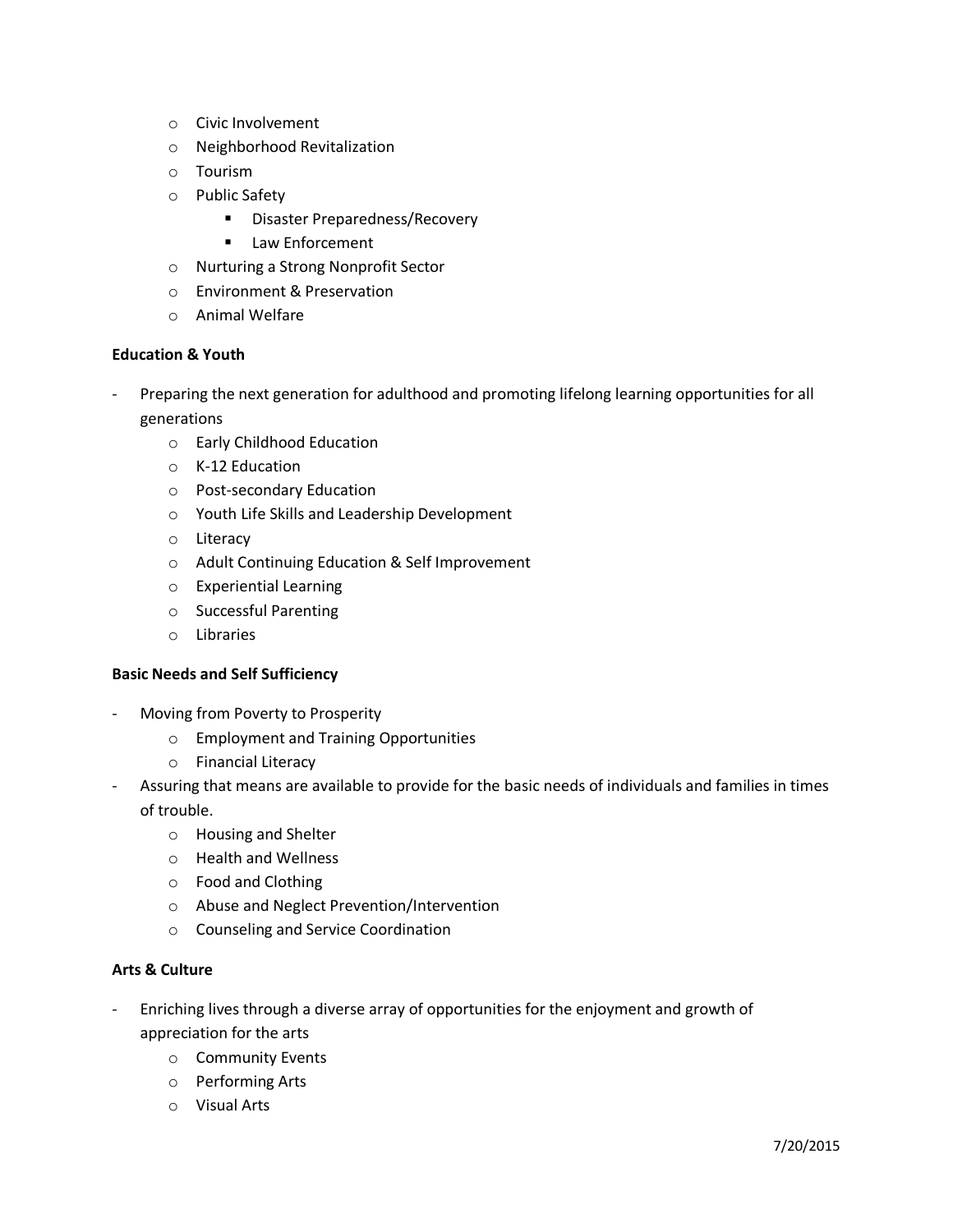o Museums

# **ADDITIONAL IMPACT AREA CATEGORIES**

# **Geographical Area Served**

| Bailey (County)                | Hockley (County)                 | Lubbock (County) continued |
|--------------------------------|----------------------------------|----------------------------|
| Muleshoe                       | Anton                            | Roosevelt                  |
| Needmore                       | Levelland                        | Shallowater                |
| Cochran (County)               | Smyer                            | Slaton                     |
| Bledsoe                        | Sundown                          | Wolfforth                  |
| Morton                         | Whitharral                       | Lynn (County)              |
| Whiteface                      | Lamb (County)                    | New Home                   |
| Crosby (County)                | Amherst                          | O'Donnell                  |
| Crosbyton                      | Earth                            | Tahoka                     |
| Lorenzo                        | Littlefield                      | Wilson                     |
| Ralls                          | Olton                            | Motley (County)            |
| <b>White River</b>             | Sudan                            | Matador                    |
| Dickens (County)               | Lubbock (County)                 | Other                      |
| <b>Dickens</b>                 | Abernathy                        | South Plains               |
| Floyd (County)                 | Acuff                            | Terry (County)             |
| Floydada                       | Idalou                           | Brownfield                 |
| Lockney                        | Lubbock                          | Meadow                     |
| Garza (County)                 | Central Lubbock                  | Yoakum (County)            |
| Justiceberg                    | East Lubbock                     | Denver City                |
| Post                           | North West Lubbock               | Plains                     |
| Hale (County)                  | North East Lubbock               |                            |
| <b>Cotton Center</b>           | South Lubbock                    |                            |
| Hale Center                    | South West Lubbock               |                            |
| Petersburg                     | New Deal                         |                            |
| Plainview                      | Ransom Canyon                    |                            |
|                                |                                  |                            |
| <b>Age Group</b>               |                                  |                            |
| Adults (19-64)                 | Children and Teens (5-18)        | Teens (13-18)              |
| All Ages                       | Infants and Toddlers (0-4)       |                            |
| Children (5-12)                | Senior Citizens (65+)            |                            |
|                                |                                  |                            |
| <b>Ethnicity</b>               |                                  |                            |
| All                            | <b>Black</b>                     | White                      |
| Asian                          | <b>Hispanic</b>                  | Other                      |
|                                |                                  |                            |
| Gender                         |                                  |                            |
| Female                         | Male                             | Male and Female            |
|                                |                                  |                            |
| <b>Population Served</b>       |                                  |                            |
| Individuals with Special Needs | General and Disadvantaged        | Other                      |
| Families                       | <b>Homeless</b>                  |                            |
|                                |                                  |                            |
|                                |                                  |                            |
| <b>Type of Support</b>         |                                  |                            |
| Building/Renovation            | <b>General Operating Support</b> | Program Support (New)      |
| <b>Challenge Grant</b>         | Other                            | Project Support            |
| Equipment & Furnishings        | Program Support (Existing)       | Scholarship                |
|                                |                                  |                            |